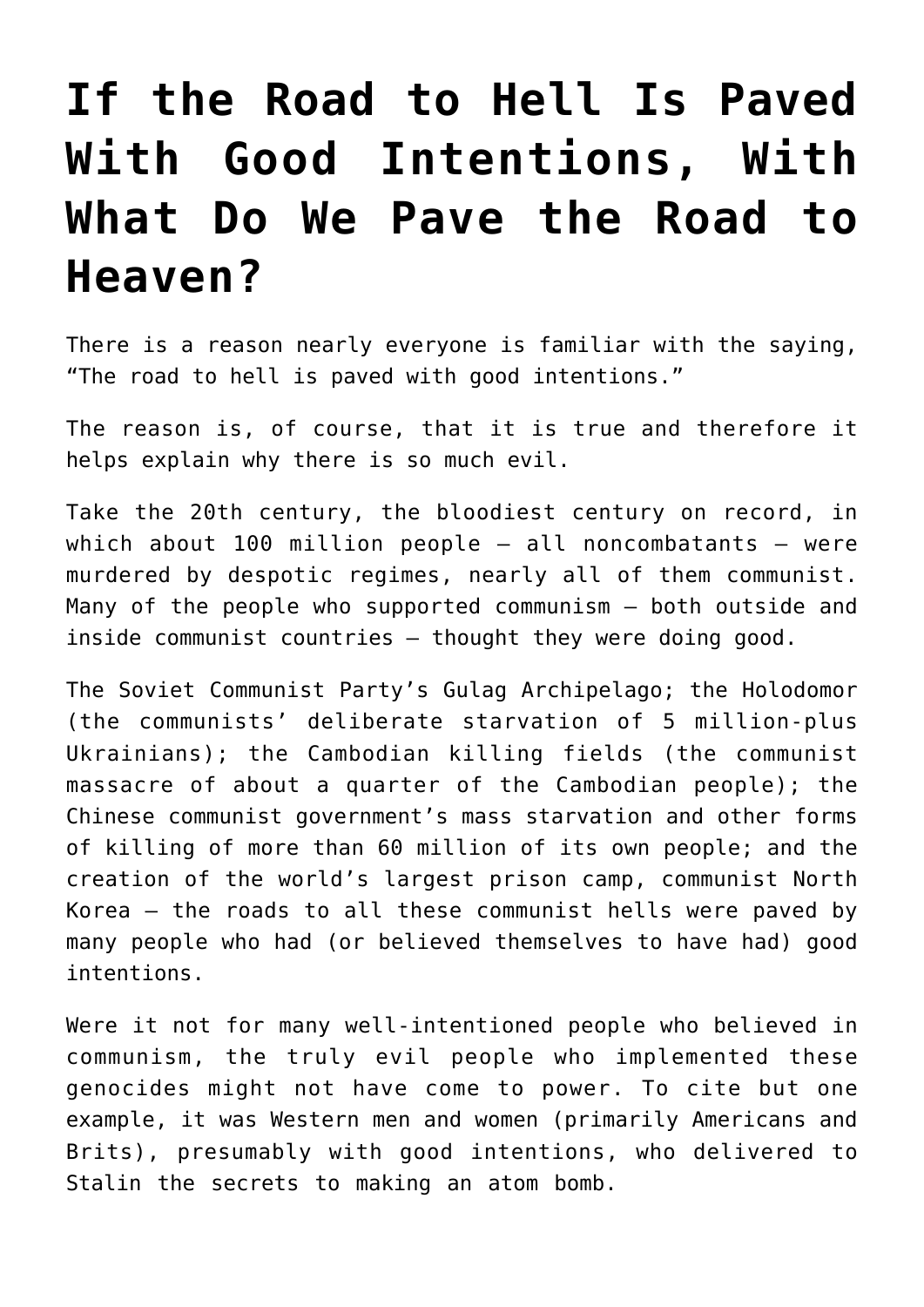But what about the Nazis' rise to power in Germany?

Not every German who voted for the Nazis in 1932, in Germany's last free elections until after World War II, had evil intentions, let alone the aim of murdering all Jews. In fact, in campaigning that year, Hitler toned down his antisemitism in order to appeal to a broader base of German voters. The Nazis won only a third of German voters in that election, and the primary reason they voted for that party was not antisemitism. The primary reasons were the Great Depression and Germany's hyperinflation, fear of communism, widespread political violence and resentment of the Versailles Treaty. In other words, even many of the minority of Germans who voted for Hitler did so with the good intention of solving Germany's economic and political crises.

I use the Nazi example only to show that even those Germans who voted for the man and party that unleashed the greatest documented evil in history were not all motivated by bad intentions.

Thank God there is no mainstream movement in America with genocidal aims. But the road to lesser hells in this country is almost always motivated by people with good intentions.

I am sure that most of the many teachers who are robbing young children of their sexual innocence are motivated, certainly on a conscious level, by good intentions. Most of the Americans who vote for politicians who seek to defund the police  $-$  a true recipe for increased evil — do so with good intentions. The great majority of those who stormed (not to mention those who merely saw open doors and strolled into) the Capitol on Jan. 6, 2021, had good intentions. Most of the vast number of Americans who believe that free speech does not apply to anything they deem "hate speech" have good intentions — the elimination of hate speech; yet they comprise the first mass movement against free speech in American history. They pose a mortal threat to liberty in this country. But they believe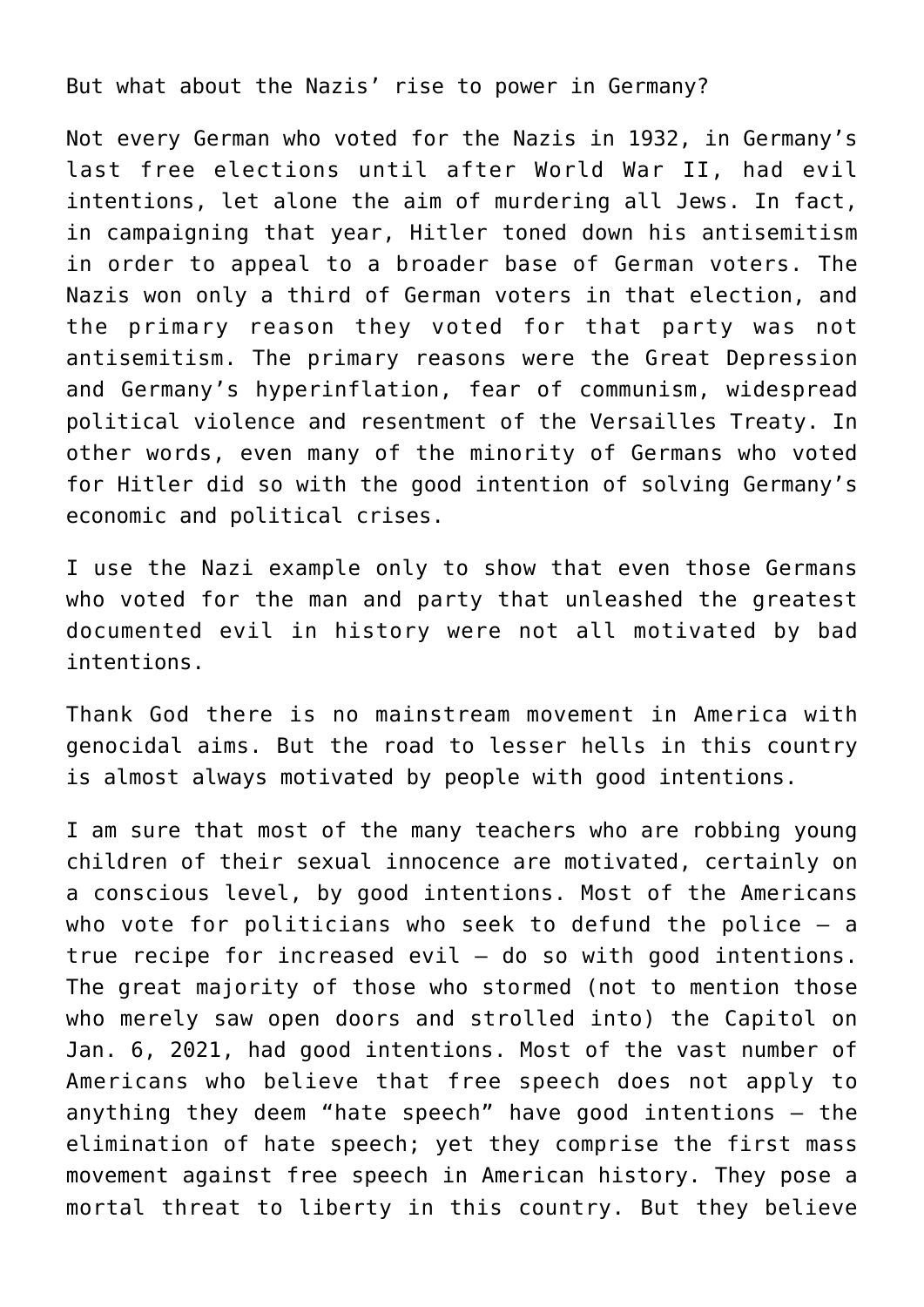they mean well.

The truth is that, on a conscious level, only a small minority of people wake up on any given day with an intent to do bad. The 51 heads of intelligence agencies who signed a statement a month before the 2020 presidential election declaring the Hunter Biden laptop story "Russian disinformation" lied. Yet, they probably believed that their mendacious assertion was morally justified because, in their view, the larger good was to ensure that then-President Donald Trump not be reelected.

The road to hell is paved by good intentions because most people who do harm, even many who do evil, are motivated by good intentions.

So, then, given that good intentions are almost always morally worthless, what are we to do if we wish to see good triumph over evil? Or, to pose the question another way, if good intentions are morally useless or, worse, actually pave the road to hell on Earth, with what should we pave the road to heaven on Earth?

The answer is wisdom. Good intentions without wisdom leads to evil.

The reason to worry about the future of America and Western civilization is not that its elites are composed of people with bad intentions; it is that the elites are composed of people devoid of wisdom.

The word for those who lack wisdom is "fool." Most college professors, deans and presidents and, increasingly, most teachers in high schools and elementary schools; most editors and other journalists; most of the businesspeople who run big companies; most "experts"; and most of the rest of the elite (including, frighteningly, in the medical profession) are fools.

Why are they fools? Why are these men and women devoid of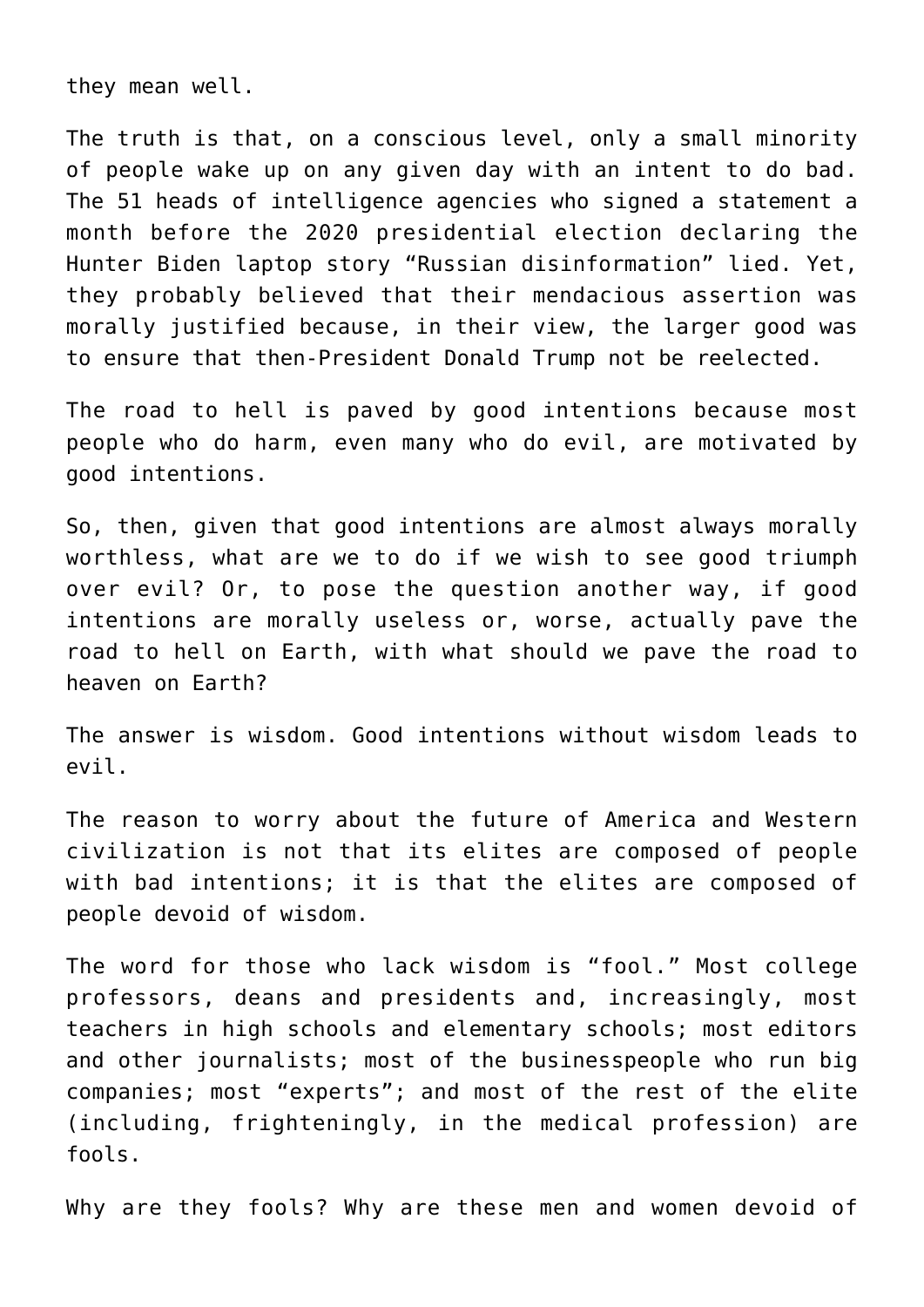wisdom?

Because they were never taught wisdom. One must study wisdom to know how to do good, just as much as one must study physics to know how to do physics. If you are taught wisdom, there's a good chance you will become wise. If not, there's a good chance you will be a fool. And fools do a great deal of harm.

But wisdom is no longer taught by most parents and nearly all schools.

Until the early decades of the 20th century, American students were expected to know the greatest sources of wisdom — the ancient Greek and Roman writers, Shakespeare and, most important of all, the Bible.

But about 100 years ago, America embarked on the road to hell when it stopped teaching wisdom — and what wisdom is all about, moral virtue — when it secularized all education. First the universities and then the lower grades decided that knowledge could substitute for wisdom. Now American young people get no wisdom and, for that matter, little knowledge.

It is not a coincidence that the most foolish institutions in America and the rest of the West are the universities. They are the most radically secular.

You don't have to be religious to realize that the most secular institutions are also the most foolish institutions. You just need not to be a fool.

The road to a good world is paved with wisdom.

Dennis Prager is a nationally syndicated radio talk-show host and columnist. His latest books, published by Regnery, are "The Rational Passover Haggadah" (March 2022) and "The Rational Bible," a commentary on the book of Genesis (May 2019). His film, "No Safe Spaces," was released to home entertainment nationwide on September 15, 2020. He is the